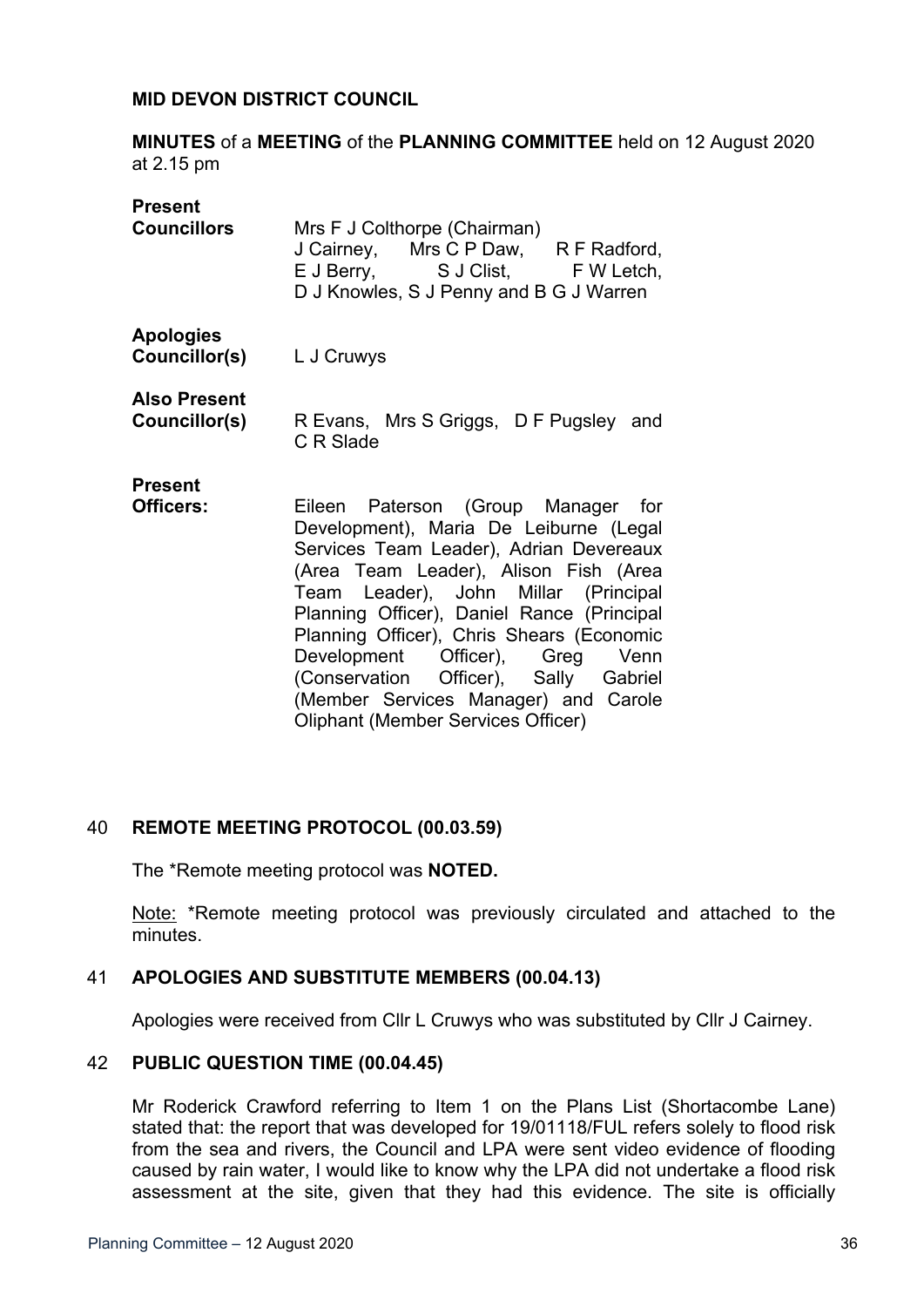categorised by DEFRA as being at risk of flooding and both DEFRA's and your own guidance state that an assessment must be undertaken for sites in Flood Zone 1 when a change of use in development type is for a more vulnerable class, e.g. in this instance from agricultural to residential where the site could be affected by sources of flooding other than by rivers and the sea.

James Hudson referring to the same application stated: we have lived in Binneford for about 16 years we came for the tranquillity of the place and for the outstanding natural beauty. We came for dark skies and we came for a real sense for the seasons changing and in relation to the seasons changing it is very apparent in Binneford. In the winter, it can be really sharp and there are many times when we have been snowed in for 3 or 4 days and even with a 4 wheel drive, you still slither around. I take an interest in the weather and I check the temperatures every morning. The coldest that it has been here, since I have lived here was minus 15 degrees Celsius which felt very cold and this leads me on to ask. The LPA's report is materially misleading, it fails to mention that the proposed site is located on a high ridge line plateau , exposed to high winds, dangerous flash flooding and falling mature trees. When it freezes or snows, the site is regularly cut off in winter, often for days. So why is the Council choosing to discriminate between gypsy travellers by placing them in a dangerous unsustainable location?

Mr Crane referring to Items 2/3 (Blackborough House) on the Plans List stated that: these applications have been with the planning department for over two and a half years and have come across so many of the planning rules and regulations with little concern and regard to the actual building which is in a declining state of dereliction and will not survive much longer without positive intervention. This is a golden opportunity to both restore a once magnificent Grade II listed building and to add something special to Blackborough. I believe that I can work with the residents of the village with regard to issues which will no doubt arise and together we can move forward to provide more facilities and amenities for Blackborough. Having lost one significant asset in the village with the destruction of All Saints Church, lets not make any similar mistake with Blackborough House. My question relates to the Temple Group report which was commissioned at a very late stage by the Planning Authority to review other reports. Although given sight of the report, I as the applicant was not given enough time to respond to any criticisms made and was indeed told that I would not be asked to respond under regulation 25 of the Town and Country Planning regulations 2017, such was the haste of Mid Devon to bring these applications to committee. The decision to recommend refusal was therefore predetermined before the planning process had been completed, so surely there is a flaw in the planning system that allows an abrupt finish to what should be a democratic process that is fair to all parties.

Mr Jeremy Penfold again referring to the Blackborough House application stated: that the officers report presents a very balanced view of the application and the submissions made by various parties including BACO. The Temple report commissioned by MDDC highlights that the applicants Environmental Statement is deficient on traffic matters, amongst other issues and that in the absence of additional information they state in para 1.2.4 that the ES is incomplete and hence the application should be refused.

With that in mind, if the committee were minded to go against the well reasoned planning officers recommendation for refusal is it considered likely that the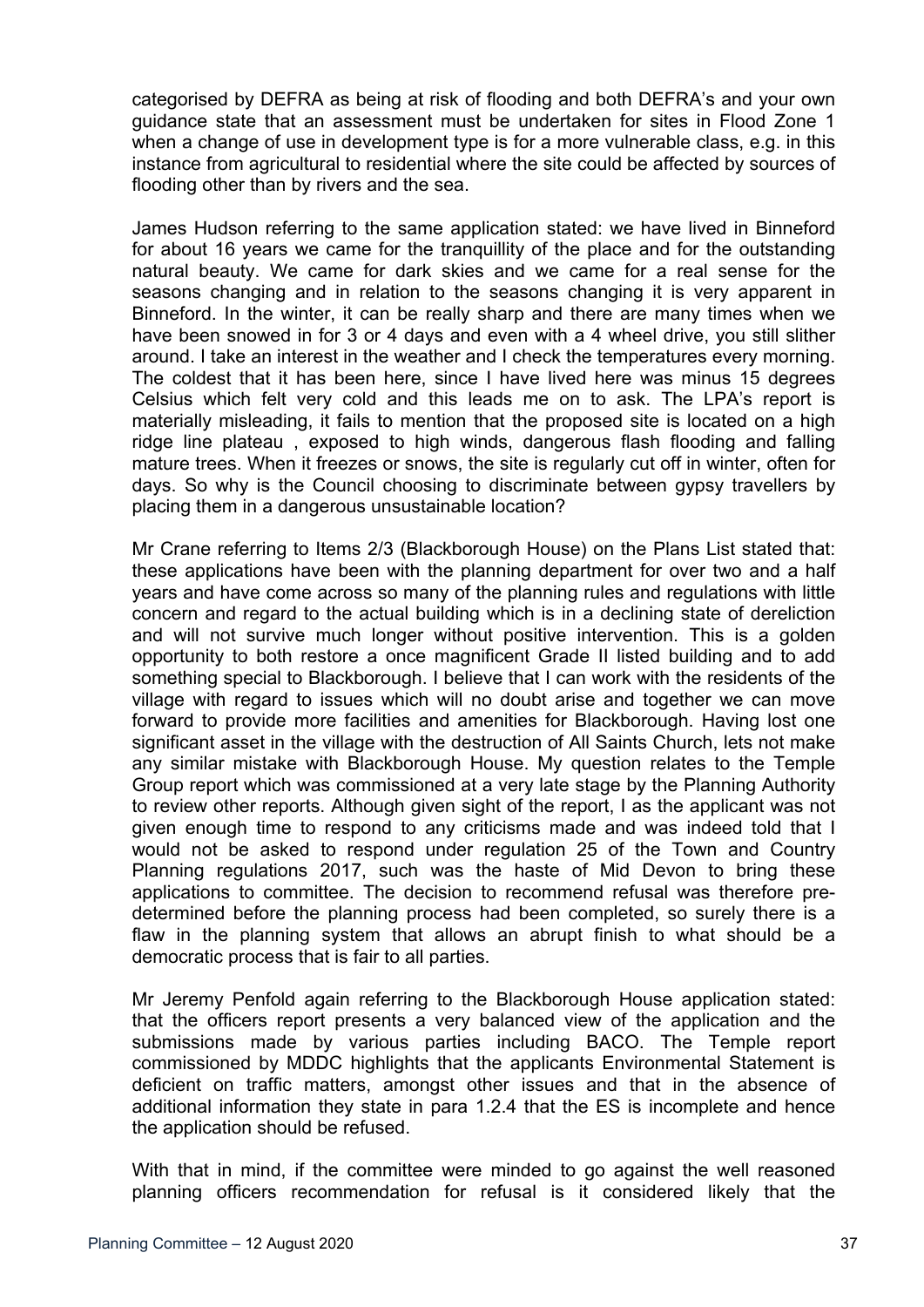application would be called in by the Secretary of State and what would be the next steps ?

Mr Awcock again referring to Blackborough House stated that: I have been advising for many years on the development at Blackborough House and working with Mr Crane and looking at the traffic impact in particular and I wanted to draw your attention to the fact that the analysis that has gone on there has taken place over many years and to question why the Temple Report hasn't taken any considerations of the consultation that has been taken out by Devon County Council and in particular to bring the members attention to no objection from Devon County Council given their detailed consideration of the scheme.

Mr Adam Watts again referring to the Blackborough House application stated that: I understand that the Economic Development Officer at Mid Devon DC was very supportive of the scheme at Blackborough House. Is that still the case, and how much weight has been given to the economic case for the site, bearing in mind the adopted Mid Devon Economic Strategy for tourism and the food & drink industry?

There seems to be conflict between the Council's recommendation and the adopted economic policies, which seek to encourage and grow tourism, hospitality and the food and drinks sectors in Mid Devon. Based on these economic policies, would the Economic Development Officer agree that this is the type of development that the Council should be striving to support to boost the local economy?

Finally, would the Economic Development Officer agree that with there being nothing comparable to Blackborough House and the application proposal in the area, this would provide Mid Devon with a huge USP, creating a promotional and brandable 'flagship' destination, which is at the heart of Mid Devon's economic policies? Again, how much weight has the promotional opportunity that this scheme would provide for Mid Devon's tourism industry as a whole been given?

Sasha Scougall-Knight referring to Item 1 on the Plans List Shortacombe Lane stated: in their report for Her Majesty's Government entitled Impact of Insecure Accommodation and the living Environment on Gypsies, the traveller movement outlines the impact on gypsy travellers, who they acknowledge as being the least healthy segment of our society, of being placed in sites with poor access to health care. Again why is the council seeking to discriminate against gypsy travellers by placing them in a site, 1 hour and 45 minutes by public transport from any A&E and a site that cannot be accessed by emergency services at certain points in the winter?

Mr Graham Knight again referring Shortacombe Lane stated that: vortex water treatment plants must run continuously 24/7 by means of electric power to avoid contaminating the landscape. The proposed solar panels will only operate during daylight hours, there is no reference to the required battery storage in the applicants plans, furthermore the proposed vortex system will not have the capacity for 3500 litres of water produced by 18 people each day. Again this will lead to contamination of the landscape. Would the LPA care to comment on why they have omitted these points in their report?

Lisa -Jayne Steadman again referring to Shortacombe Lane stated: one of the 15 conditions in the LPA report states that the caravan including the static caravan must move on the public highway in one piece. According to the plans the applicant's static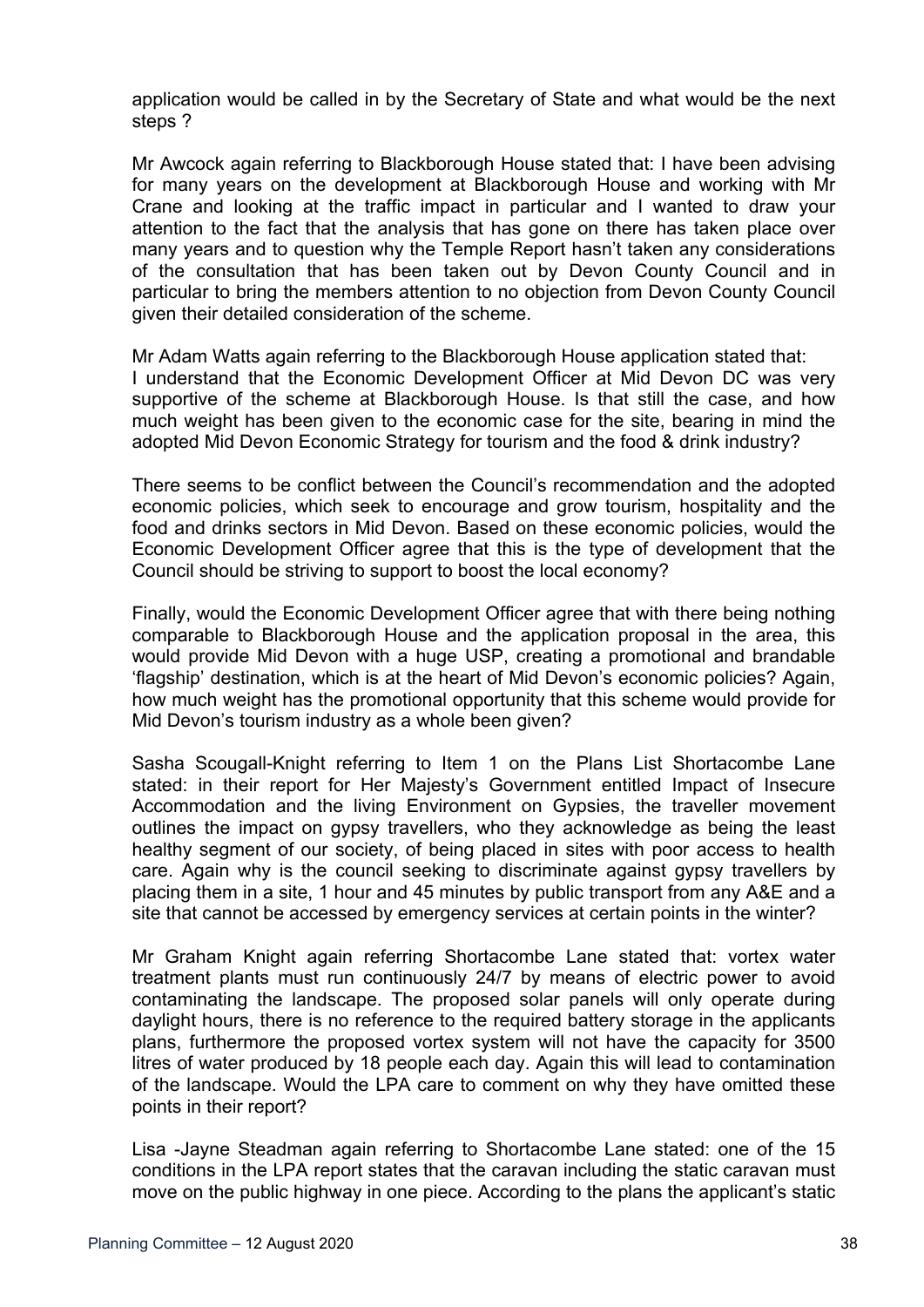caravan is 12 ft wide and 28 feet long. A transportation expert has independently verified that it will be impossible to bring this static caravan onto the site on a legally approved low-loader due to the sharp twists and turns of the narrow lanes. Could the LPA explain therefore how this caravan can be brought into the site except perhaps by the use of a commercial helicopter?

David Pearson again referring to Shortacombe Lane stated that: the LPAs report talks of one car generating seven daily incremental vehicular movements within the community with negligible impact to the roads, road safety and the environment. 18 people can live at this site. 18 adults with 18 cars would therefore generate 126 movements each day. Clearly, this would have a terrible impact on the roads, road safety and the environment given that Highways describes the lanes as sub standard road without footway, lighting and with limited passing. Can the LPA confirm why they omitted this eventuality from their report?

Mrs Pugh referring to Item 10 on the Plans List and referring to the application for Tidcombe Hall stated that she was representing the views of over 200 residents from 'Local Voices against the Tidcombe Hall Canal Side' application: I will focus on the principle of the development and access arrangements and I will ask 3 questions: the committee will be aware that the Tidcombe Hall application is deeply controversial, Land Value Alliance have chosen to submit their application in the midst of the Covid 19 emergency, the timing of this public consultation period given the restrictions of social distancing threatens to undermine our democratic right to lodge an effective opposition. We wrote in the Gazette last November that once the application was submitted, we proposed an open public meeting with all parties, residents, councillors and representatives from Land Value Alliance. Such a meeting cannot take place during a pandemic, indeed we cannot meet in groups of more than 6 to plan our opposition. Planning meetings held by Zoom undermine the democratic right of residents unable to access that technology. My question is, will the Council defer the application until the restrictions regarding attendance of all meetings are relaxed?

Secondly the Local Plan has now been adopted, at least 9 or 10 sites have been allocated for residential development and the number of houses they are scheduled to deliver meets the Council's 5 year target. Part of this site is allocated as a contingency, but in the modified document, zero housing is given to Tidcombe Hall canal side development. In asking the Local Plan to be adopted, the argument was given that it would protect the area from speculative planning applications which fall outside of the plan, is this such an application?

Thirdly, access, we believe that a number of assessments need to be carried out before this application comes before the Planning Committee. Firstly all councils have a statutory duty to make areas immediately outside their schools as safe as possible. We believe that the Council has yet to carry out their own risk assessment for Tidcombe Primary School in the light of this application, such a risk assessment will need to demonstrate that the applicant's plans around Tidcombe School such as the gateway features and contrasting surfacing are adequate to counter the impact of the extra traffic from 179 houses. Councillors will be aware that there has been a near miss incident involving a child outside the school in recent months.

The Chairman stated that the Tidcombe Hall application would not be discussed at the meeting, all that was to be discussed was whether the committee wished to determine the application.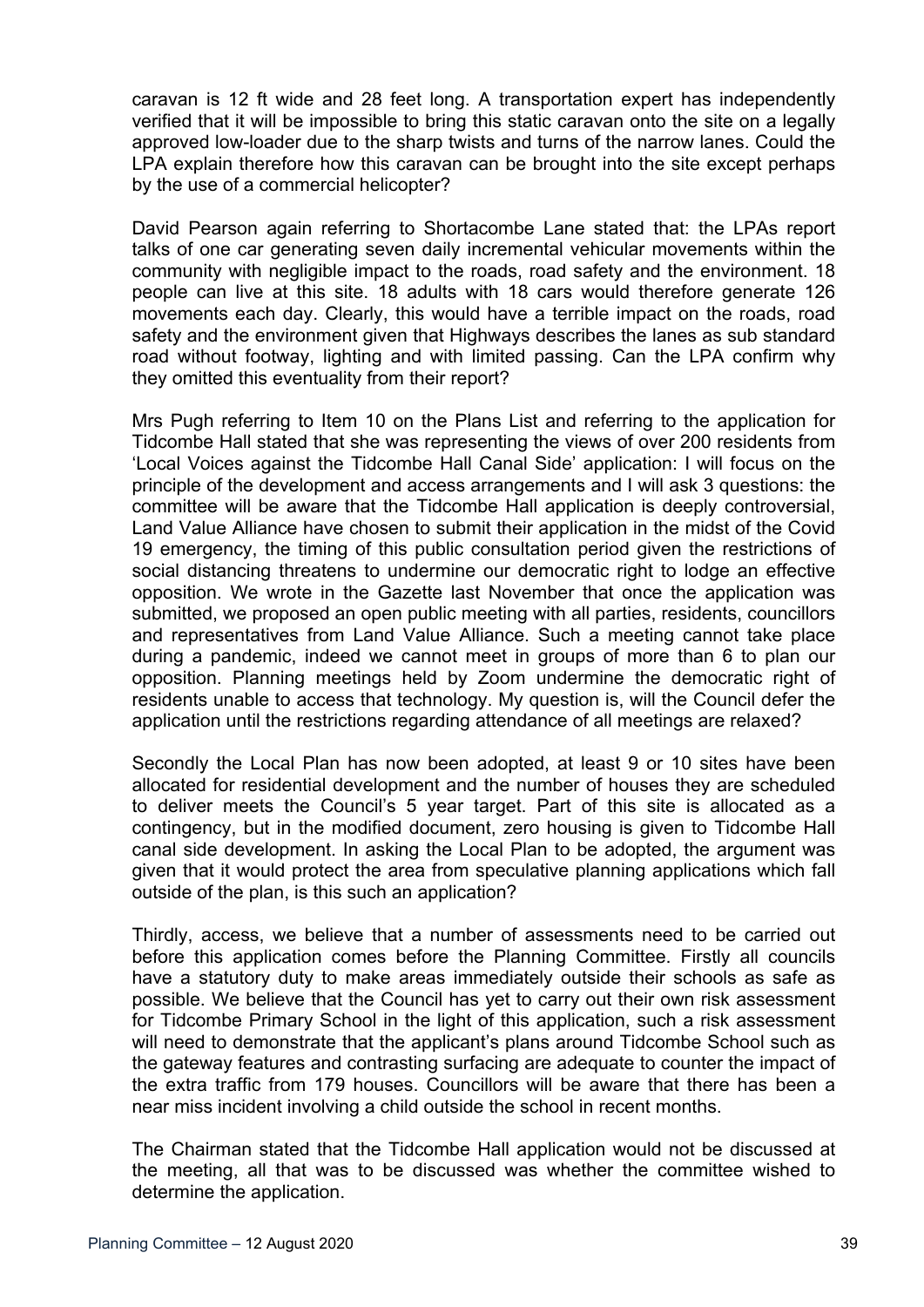Answers to other questions would be provided during the debate on the specific applications.

# 43 **DECLARATION OF INTERESTS UNDER THE CODE OF CONDUCT (00.26.35)**

Members were reminded of the need to declare any interests when appropriate.

## 44 **MINUTES OF THE PREVIOUS MEETING (00.26.51)**

The minutes of the meeting held on  $15<sup>th</sup>$  July 2020 were agreed as a true record.

### 45 **CHAIRMAN'S ANNOUNCEMENTS (00.27.48)**

The Chairman made the following announcements:

- That she was delighted that the Local Plan review had been adopted on 29<sup>th</sup> July 2020. She reminded members that the planning policy numbers referred to in today's reports are from the previous Local Plan and may not coincide with the planning policy numbers under the new plan.
- As Members of the Planning Committee may be aware the virtual public inquiry for the refusal of planning permission for 60 dwellings at Higher Town , Sampford Peverell, was due to start on Tuesday 11th August. The virtual inquiry has been postponed as result of the third Inspector, being appointed to hold the Inquiry, being unable to meet the agreed timetable of dates to hold the Inquiry over 6 consecutive days. The Planning Inspectorate would now review available dates of all parties to the appeal. It is anticipated that the virtual inquiry would now be held in October 2020.

#### 46 **ENFORCEMENT LIST (00.29.58)**

There were no items on the enforcement list.

#### 47 **DEFERRALS FROM THE PLANS LIST (00.30.01)**

No items had been deferred from the plans list.

### 48 **THE PLANS LIST (00.30.17)**

The Committee considered the applications in the \*Plans list.

Note: \*List previously circulated and attached to the signed minutes.

**a) 19/01188/FULL - Change of use of agricultural land to allow 1 pitch for the siting of 1 static caravan, 2 touring caravans and associated works for the use of gypsy and traveller family at Land at NGR 276600 96594 (North of Shortacombe Farm), Shortacombe Lane, Yeoford**

The Planning Team Leader addressed questions asked at public question time:

• The Environment Agency and the Public Health team were consulted in regard to drainage. The site was not within a functional flood plain or within flood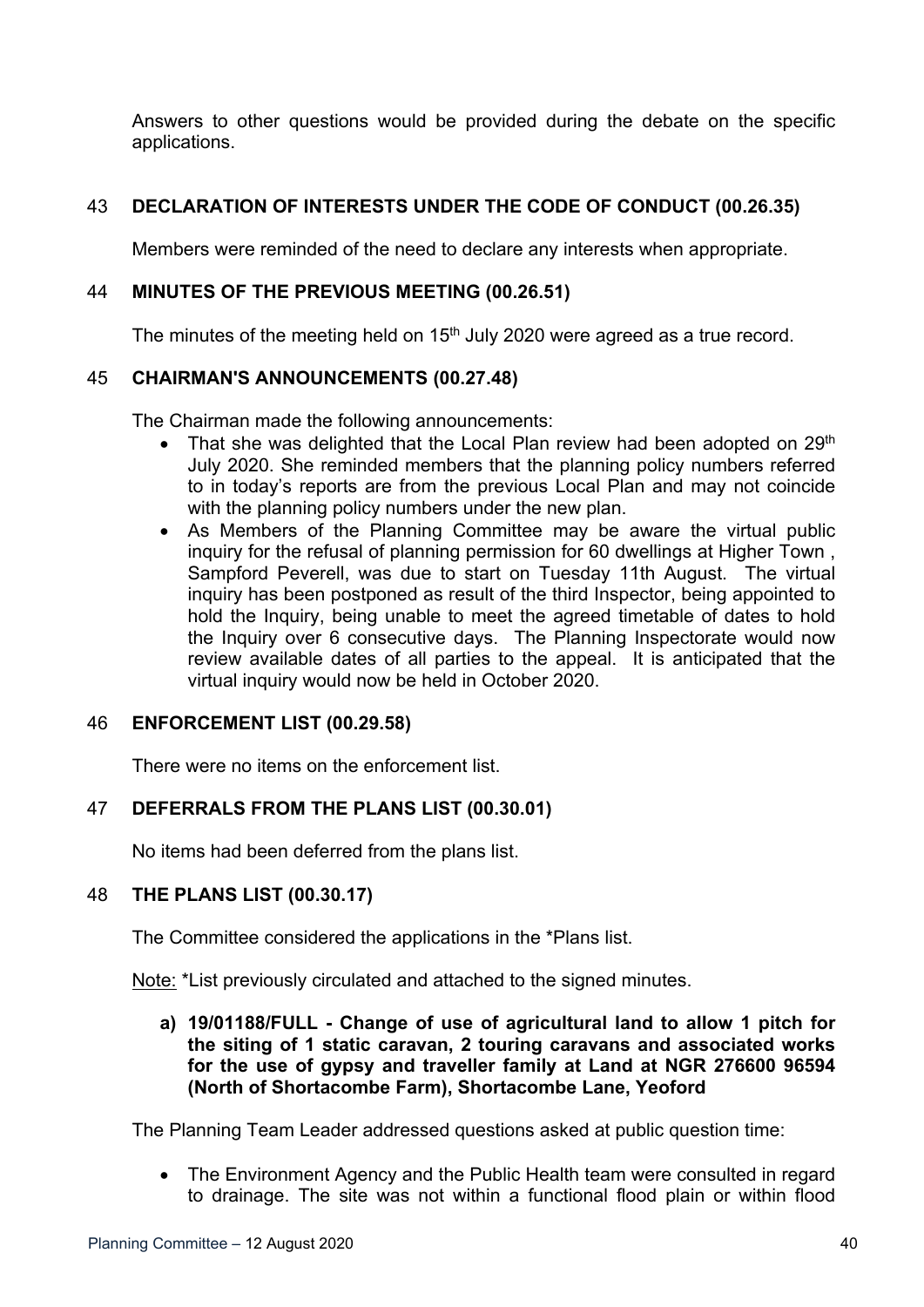zones 2 and 3 and our records show it is not within a surface water area where flooding of 1 in a 1000 years is expected and so it was decided to use the Environment Agency standing advice in regard to the type of drainage required. The proposals started out as a reed bed system which was then altered to a packaged treatment plant preferred by the Public Health team.

- In regard to the location it was not a site that the applicant had been told that they needed to go to, it was an application that they had submitted and that this is where they wanted to be.
- Location and impact to services would be covered in his presentation.
- With regard to the power to the drainage system it must be noted that this was not for 18 people it was for a mother and son, one family pitch. They have outlined a portable solar panel for electricity and they may require additional battery back up power.
- With regard to delivery of the caravan on site, the caravan needed to be legally transported along the highway but that didn't prevent it from being delivered in 2 parts.
- The Highways Authority did not raise the number of vehicle movements for one family as an issue and noted the slight increase from the comparable agricultural use of the site.

He then outlined the contents of the report by way of a presentation highlighting the location, site layout, elevations, proposed shed, visibility splays and photographs of the site.

He explained that SP14 allowed for gypsy and traveller accommodation within the countryside subject to meeting other criteria such as presevering and where possible enhancing the character, appearance and biodiversity of the site. He stated that the applicant met the criteria of gypsy and show travellers.

He reminded members of Section 149 of the Equality Act 2010 that local authorities had to have regard to discrimination and their public sector equality duty.

He explained that the application was to approve a site for a mother and son gypsy and traveller family and that policy DM7 of the Local Plan Review indicated that planning permission would allow for new sites within the countryside. He explained that there were currently no gypsy or traveller sites available to the family in tjis part of Mid Devon and no alternative location had been identified by the applicant. He further explained that the family had been known to the Gypsy Traveller Service of Devon County Council for 11 years.

Policy DM7 stated the need for 35 pitches to be available for gypsy and traveller families within the district between 2014-2034 but these would be provided by large developments in Tiverton, Crediton and Cullompton which were some time away from completion. An appeal decision issued in November last year allowed traveller accommodation in a countryside location where the Planning Inspector commented that the most significant factor in favour of the appellant's case was down to the degree of doubt over the delivery of sites put forward for the windfall allowance and within the urban extensions. Whilst the Local Planning Authority would now state that a five year allocation for pitches has been identified, there is still the issue of delivery and that of previous under delivery.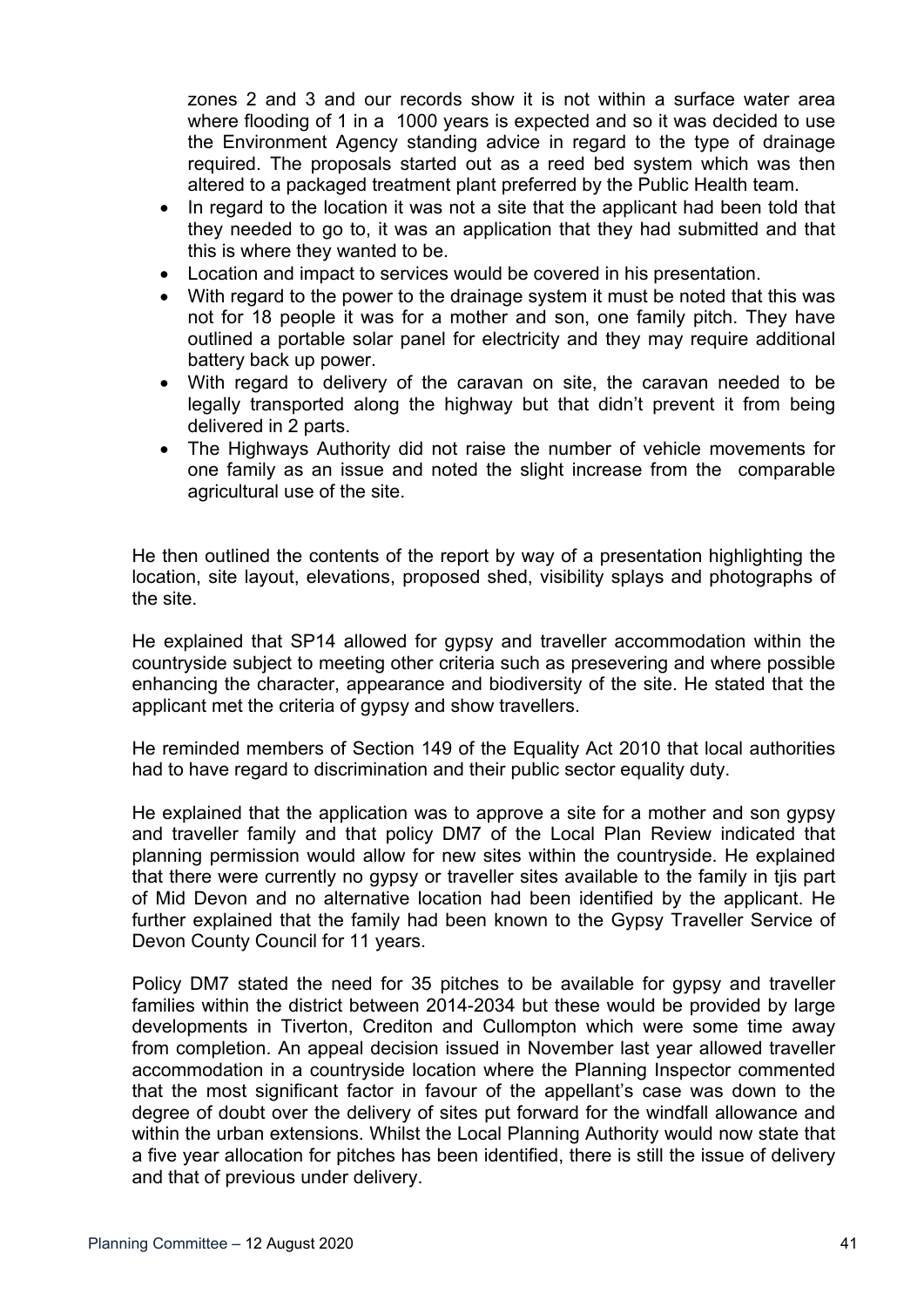Consideration was given to:

- Number of vehicle movements stated by the Highways Authority
- No objections had been received from any of the consultation agencies
- The right of the applicant to cut back or remove the hedge to allow access to the site
- Actual number of people who would live on the site and if this could be controlled
- Definition of a gypsy and traveller pitch
- Existing hard standing on the site
- Advice given during the pre application process
- Landscaping and fencing proposals
- Waste and recycling arrangements for the site
- The applicants desire to live on the site had not been imposed by the Local Authority
- If there was adequate drainage on the site
- The views of the objector who stated that the site was not safe and due to high winds would be a risk to life if the caravans were not tethered and the risk of unaccompanied children being swept away during flooding instances. That she felt it was unfair that the family were being dumped on the site by the Local Planning Authority which was not adequate for disabled people
- The views of the applicant who stated she had searched for 10 years for a suitable site for her and her son. That she had listened to the Parish Council and the Case Officer and had made amendments to the application. That the site had good access to schools, dentists and health facilities for her and her son. That the site design would compliment the local area
- The views of the Ward Member who felt that the site could accommodate up to 20 people. That there were flood issues with the site, children could not play on the site in the winter and it was an unacceptable landscape. There were bats and ancient woodland in the area and there was no ditch system on site.
- Concerns that the applicant would allow more people to move onto the site and it would not just be for her and her son
- Caravans being squashed by trees during high winds
- Accessibility of the site during snowy conditions

It was therefore:

# **RESOLVED** that:

Members were minded to refuse the application and therefore wished to defer the application for an implications report to consider the proposed reasons for refusal that of:

- Policy Planning for Traveller Sites Section 14. When assessing the suitability of sites in rural or semi-rural settings, local planning authorities should ensure that the scale of such sites does not dominate the nearest settled community.
- Policy DM7 A, Space for children's Play
- Policy DM7 C, unacceptable landscape or ecological impact
- Policy DM7 E, safe and convenient access to local facilities.
- Policy DM2 High quality design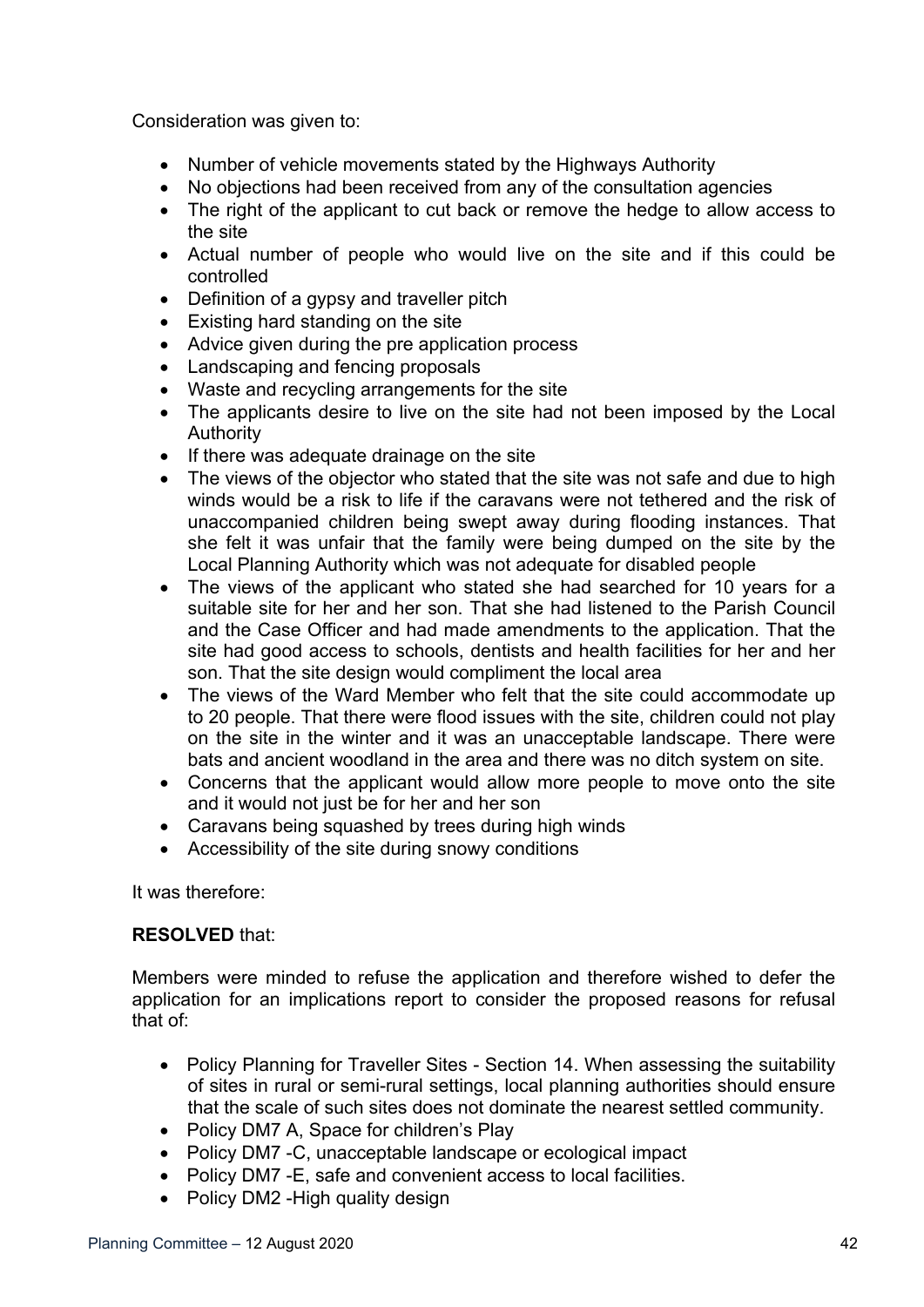- Policy DM2 Positive contribution to local character including any heritage or biodiversity assets and the setting of heritage assets
- Policy DM2 Visually attractive places that are well integrated with surrounding buildings, streets and landscapes
- Policy DM2 Appropriate drainage including sustainable drainage systems

(Proposed by Cllr S J Penny and seconded by Cllr S J Clist)

# Notes:

- i) Cllr Mrs F J Colthorpe, , Cllr J Cairney, Cllr Mrs C P Daw, Cllr E J Berry, Cllr S J Clist, Cllr D J Knowles, Cllr F W Letch, Cllr S J Penny, Cllr R F Radford, Cllr B G J Warren declared an interest in accordance with Protocol of Good Practice for Councillors dealing with planning matters as they had had communication from the objector
- ii) Cllr Mrs F J Colthorpe, Cllr J Cairney, Cllr Mrs C P Daw, Cllr E J Berry, Cllr S J Clist, Cllr D J Knowles, Cllr F W Letch, Cllr S J Penny, Cllr R F Radford, Cllr B G J Warren declared a personal interest as the knew the Ward Member
- iii) Cllr R F Radford did not participate in the vote in line with the Protocol of Good Practice for Councillors dealing in planning matters, due to a loss of internet connection part way through the debate of the application
- iv) Stephanie Crawford (objector) spoke
- v) Ms Tyrer (applicant) spoke
- vi) The following late information was provided via the update sheet:

This committee report was written prior to the adoption of the Mid Devon Local Plan Review which was adopted at an extraordinary meeting of the Full Council held on 29th July. As a result the Mid Devon Local Plan Review 2013-2033 replaces the Core Strategy, AIDPD and Development Management policies that make up the previous Local Plan and are no longer in force.

Therefore the relevant policies and material considerations for this proposal are as follows:

Mid Devon Local Plan Review 2013-2033

- S3 Meeting housing needs
- S8 Infrastructure
- S9 Environment
- S14 Countryside
- DM1 High quality design
- DM4 Pollution
- DM5 Parking
- DM7 Traveller sites
- DM28 Other protected sites

'Planning policy for traveller sites' produced August 2015 by the Department for Communities and Local Government

The National Planning Policy Framework ("the NPPF")

One additional representation received objecting as follows: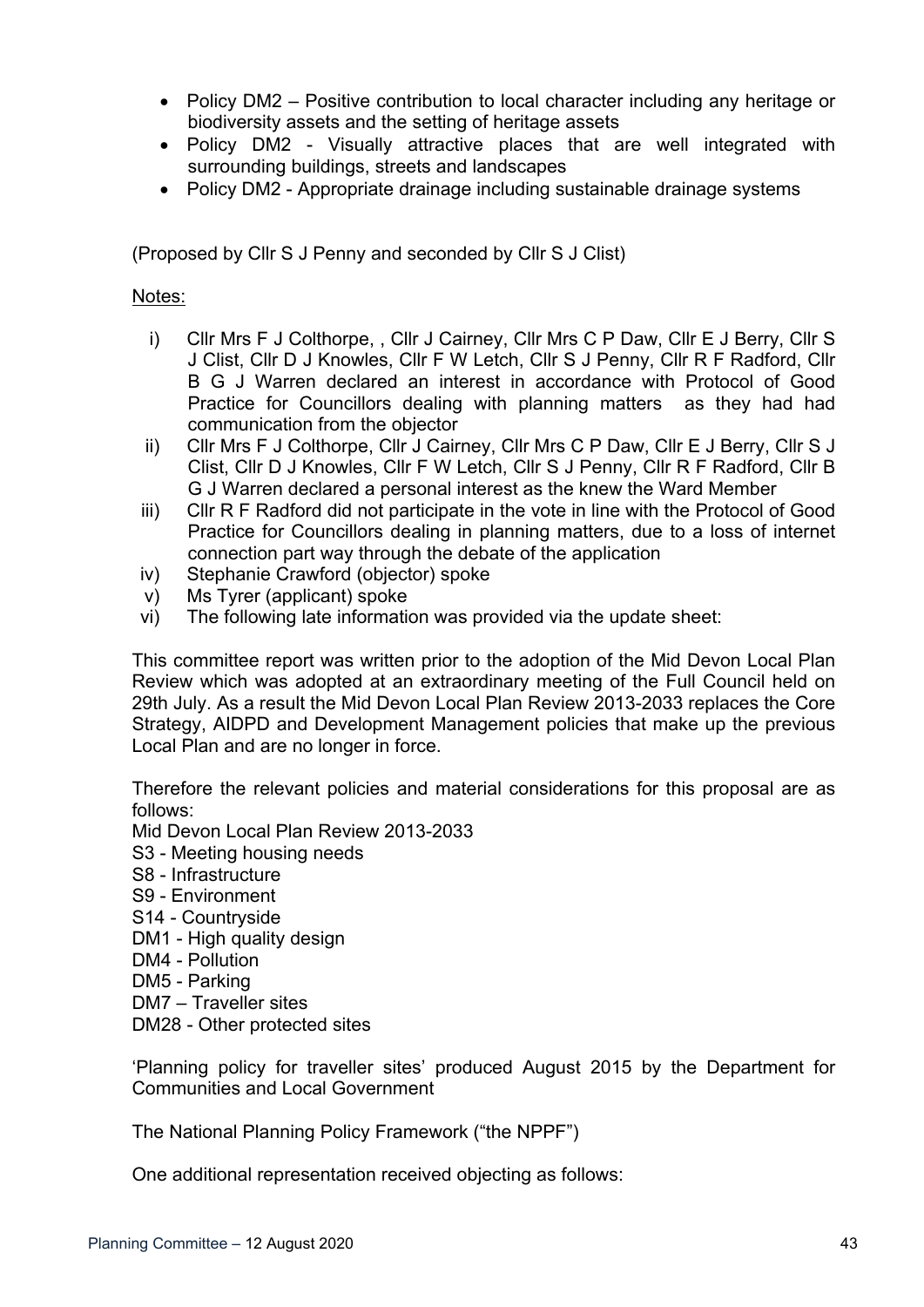We understand that this application has already received numerous objections for a wide variety of reasons, most importantly being that it does not comply with the criteria for Gypsy sites, i.e public transport and local amenities. In addition to this the vehicular access and nature of the plot would appear to be unsuitable for permanent residence.

As newcomers to this area we wanted to assist the Binneford community with objecting to this application but understand that no public meeting will be allowed. We are unsure if we will be able to join the Zoom meeting on the 12th August due to very poor internet speed. Please ensure that in our absence our objection to this application is noted for the records.

**b) 17/01904/MFUL - Change of use and refurbishment of house to hotel and spa with 24 letting rooms, Piazza garden, 36 letting rooms in Pavilion (60 letting rooms in total) with Botanical Gardens, restoration of walled garden with new orchard and amphitheatre, erection of 7 detached dwellings, all associated car parking and erection of bat house at Blackborough House, Blackborough, Cullompton.**

The Conservation Officer outlined the content of the report by way of a presentation highlighting the location, site location plans, external and internal photographs, roof plans, and floor plans and a 3D model of the proposed development.

The Principal Planning Officer then outlined by way of a presentation the proposed passing bays and the advice received from Historic England.

He then addressed the questions asked at public question time:

- Application had been with the authority for 2.5 years and in that time it was likely that some further decay had occurred to the building. Officers felt that there were considerable deficiencies in the environmental study and the request for additional information would elongate the process even further. Officers felt that they had sufficient information to come to a determination on the application. Members should be advised that the applicant has a duty of care towards the building and the officer would seek to work with the applicant to complete remedial works to prevent further decline
- Should members be minded to approve the application officers would need to provide members with a further report in due course for planning committee to consider. Once the deficiencies in the environmental statement and other outstanding issues had been resolved it could go forwards
- The response of the Highway Authority
- The weight that had been applied to economic benefits and the local economy in the Mid Devon area as set out in the report. Officers had concluded that the economic benefits did not outweigh the identified harm

The Principal Planning Officer explained that the proposal was contrary to Local Plan policies and that the enabling development of 7 houses in open countryside did not outweigh the benefits of the proposed development.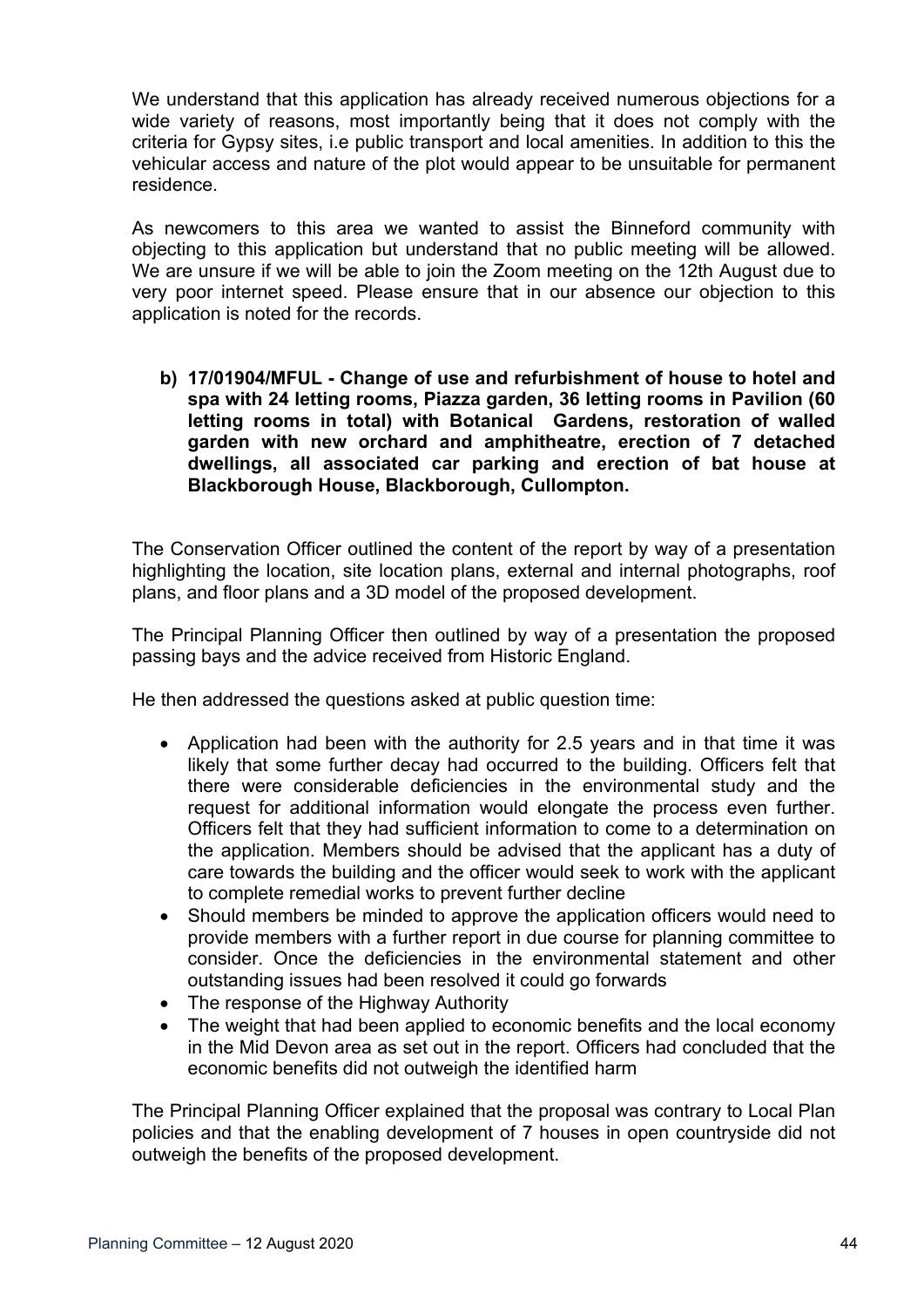He stated that the house was in a poor condition and that there was a substantial shortfall in funding for the development of it. He informed members that Historic England had serious concerns with the proposed scheme.

Consideration was given to:

- Alternative roads leading to and from the property
- The possible outcome for the building if the application was refused
- The advice received from Public Health concerning contaminated land
- The views of the objector who stated that BACO had formed in response to the application but had never been against development. The developer had never engaged with the local community and highlighted the objections from Historic England. That she felt the scheme was not financially viable and would have a negative impact on the local community and traffic movements.
- The views of the agent who had not worked on any project with this amount of significant opposition. Officers had supported the application and the applicant had continued to make improvements. The scheme would provide employment and a leisure business for the local area. The applicant should be regarded as a white knight for the community and this was the last chance to save the building
- The views of the Parish Council who were concerned about the current contamination of the site. its future viability and the ability of the applicant to sell off parts of the site
- The views of the ward member who questioned the suitability of the road network as main access to the site would be through the village. Concerns about horse riders and children who had to use the roads which had no pavements and the effect of 1000's of houses due to be built in the adjoining valley
- The application would provide the ANOB an opportunity to promote the area
- The need to preserve the building for economic reasons
- The houses were not in keeping with the area
- A site visit was requested by Members but this was not possible due to current Government restrictions

It was therefore:

**RESOLVED** that: Planning Permission be refused as recommended by the Head of Planning, Economy and Regeneration

(Proposed by Cllr F Letch and seconded by Cllr S J Clist)

### Notes:

- i) Cllr Mrs F J Colthorpe, , Cllr J Cairney, Cllr Mrs C P Daw, Cllr E J Berry, Cllr S J Clist, Cllr D J Knowles, Cllr F W Letch, Cllr S J Penny, Cllr R F Radford, Cllr B G J Warren declared an interest in accordance with Protocol of Good Practice for Councillors dealing with planning matters as they had had communication from the objectors and applicant
- ii) Cllr R F Radford did not participate in the vote in line with the Protocol of Good Practice for Councillors dealing in planning matters, due to a loss of internet connection part way through the debate of the application
- iii) Joanne Talling (Objector) spoke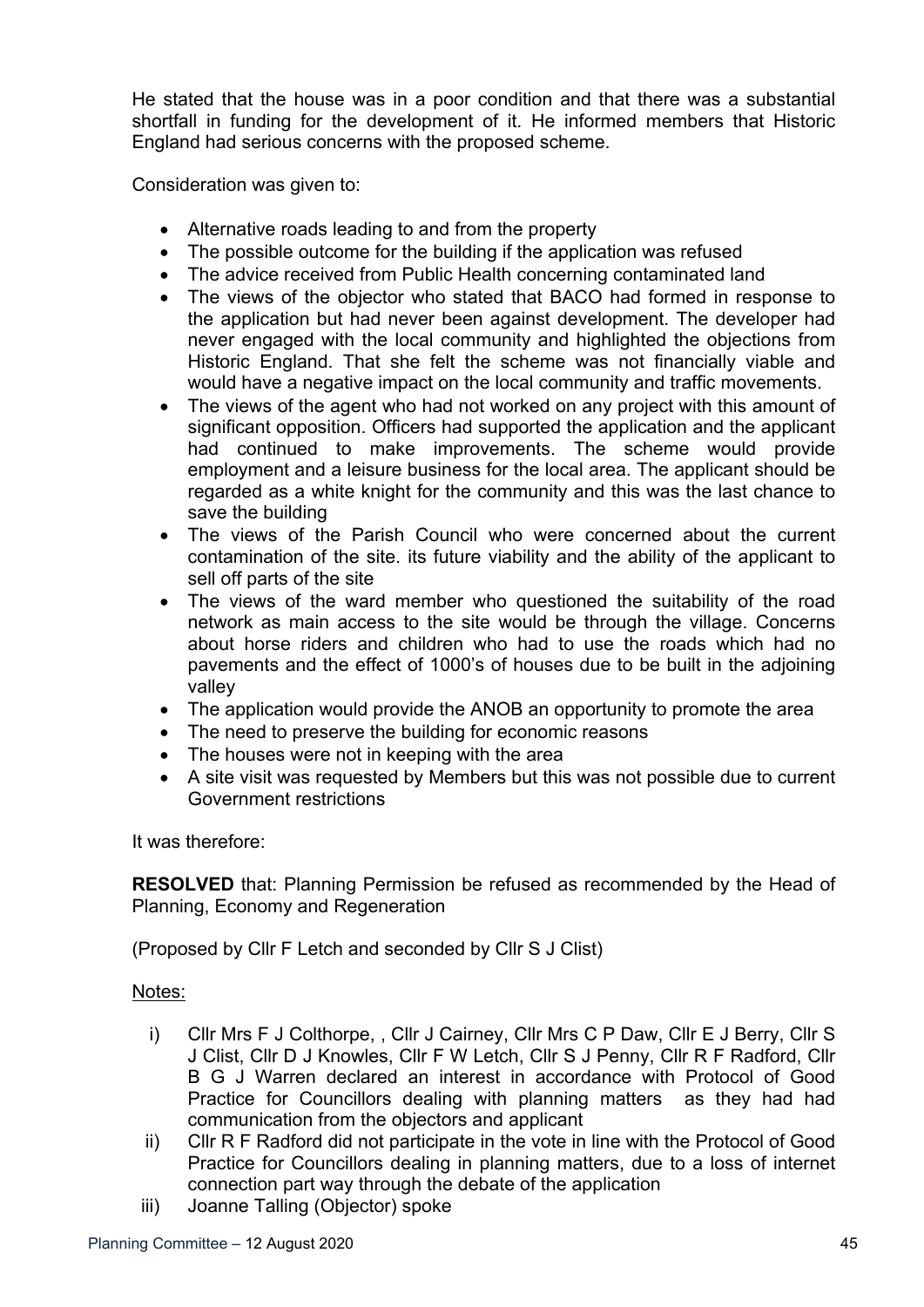- iv) Nigel Bird (Agent) spoke
- v) Nicholas Allen spoke on behalf of the Parish Council
- vi) Cllr David Pugsley spoke as ward member
	- **c) 17/01905/LBC - Listed Building Consent for the change of use and refurbishment of house to hotel and spa with 24 letting rooms, Piazza garden, 36 letting rooms in Pavilion (60 letting rooms in total) with Botanical Gardens, restoration of walled garden with new orchard and amphitheatre, erection of 7 detached dwellings, all associated car parking and erection of bat house at Blackborough House, Blackborough, Cullompton**

The Conservation Officer outlined the content of the report by way of a presentation highlighting the location, site location plans, external and internal photographs, roof plans, and floor plans and a 3D model of the proposed development.

The Principal Planning Officer then outlined by way of a presentation the proposed passing bays and the advice received from Historic England.

He then addressed the questions asked at public question time:

- Application had been with the authority for 2.5 years and in that time it was likely that some further decay had occurred to the building. Officers felt that there were considerable deficiencies in the environmental study and the request for additional information would elongate the process even further. Officers felt that they had sufficient information to come to a determination on the application. Members should be advised that the applicant has a duty of care towards the building and the officer would seek to work with the applicant to complete remedial works to prevent further decline
- Should members be minded to approve the application officers would need to provide members with a further report in due course for planning committee to consider. Once the deficiencies in the environmental statement and other outstanding issues had been resolved it could go forwards
- The response of the Highway Authority
- The weight that had been applied to economic benefits and the local economy in the Mid Devon area as set out in the report. Officers had concluded that the economic benefits did not outweigh the identified harm

The Principal Planning Officer explained that the proposal was contrary to Local Plan policies and that the enabling development of 7 houses in open countryside did not outweigh the benefits of the proposed development.

He stated that the house was in a poor condition and that there was a substantial shortfall in funding for the development of it. He informed members that Historic England had serious concerns with the proposed scheme.

Consideration was given to:

- Alternative roads leading to and from the property
- The possible outcome for the building if the application was refused
- The advice received from Public Health concerning contaminated land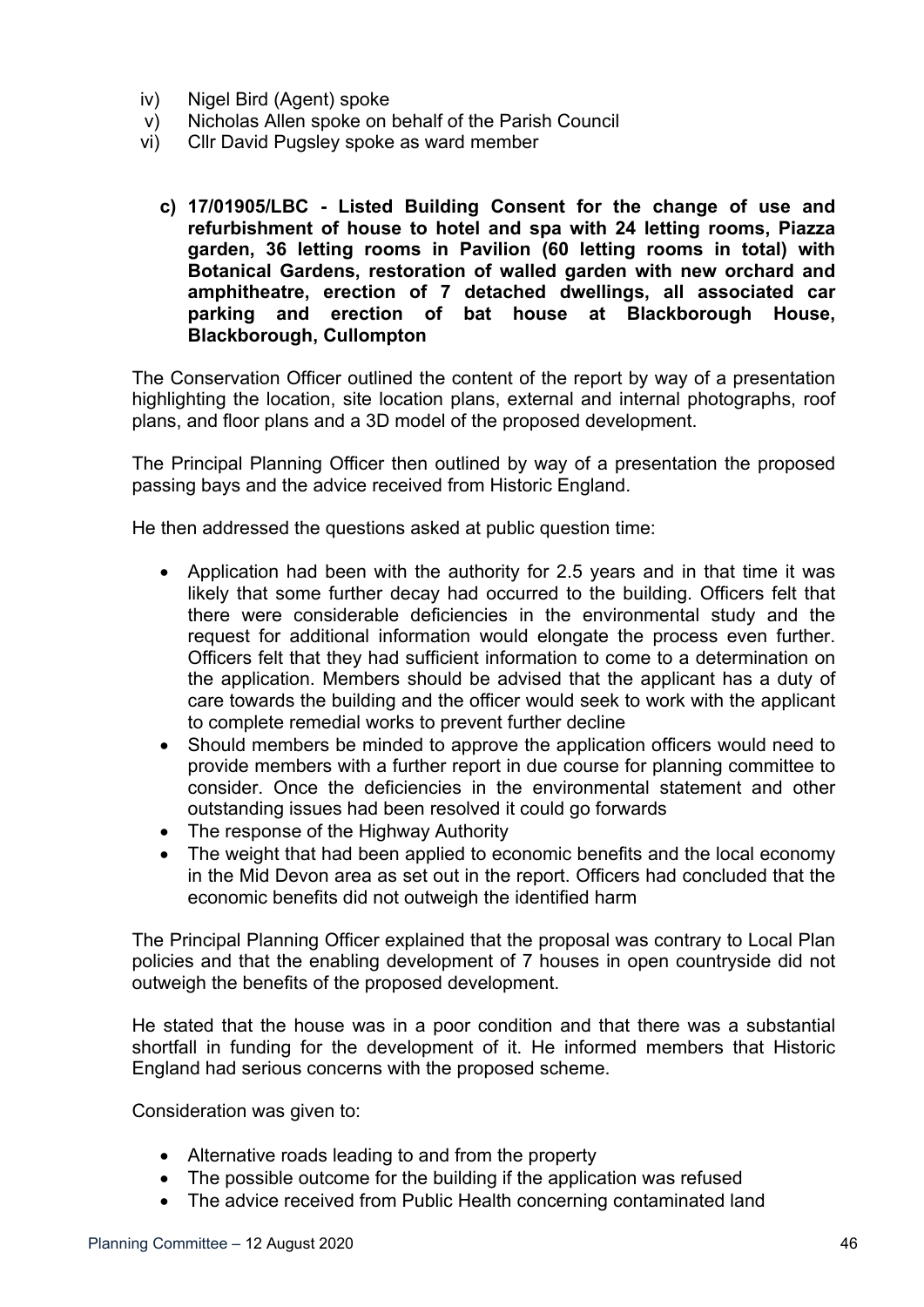- The views of the objector who stated that BACO had formed in response to the application but had never been against development. The developer had never engaged with the local community and highlighted the objections from Historic England. That she felt the scheme was not financially viable and would have a negative impact on the local community and traffic movements.
- The views of the agent who had not worked on any project with this amount of significant opposition. Officers had supported the application and the applicant had continued to make improvements. The scheme would provide employment and a leisure business for the local area. The applicant should be regarded as a white knight for the community and this was the last chance to save the building
- The views of the Parish Council who were concerned about the current contamination of the site. its future viability and the ability of the applicant to sell off parts of the site
- The views of the ward member who questioned the suitability of the road network as main access to the site would be through the village. Concerns about horse riders and children who had to use the roads which had no pavements and the effect of 1000's of houses due to be built in the adjoining valley
- The application would provide the ANOB an opportunity to promote the area
- The need to preserve the building for economic reasons
- The houses were not in keeping with the area
- A site visit was requested by Members but this was not possible due to current Government restrictions

It was therefore:

**RESOLVED** that: Listed Building Consent be refused as recommended by the Head of Planning, Economy and Regeneration

(Proposed by Cllr F Letch and seconded by Cllr S J Clist)

Notes:

- i) Cllr Mrs F J Colthorpe, , Cllr J Cairney, Cllr Mrs C P Daw, Cllr E J Berry, Cllr S J Clist, Cllr D J Knowles, Cllr F W Letch, Cllr S J Penny, Cllr R F Radford, Cllr B G J Warren declared an interest in accordance with Protocol of Good Practice for Councillors dealing with planning matters as they had had communication from the objectors and applicant
- ii) Cllr R F Radford did not participate in the vote in line with the Protocol of Good Practice for Councillors dealing in planning matters, due to a loss of internet connection part way through the debate of the application
- iii) Joanne Talling (Objector) spoke
- iv) Nigel Bird (Agent) spoke
- v) Nicholas Allen spoke on behalf of the Parish Council
- vi) Cllr David Pugsley spoke as ward member

# 49 **MAJOR APPLICATIONS WITH NO DECISION (02.46.45)**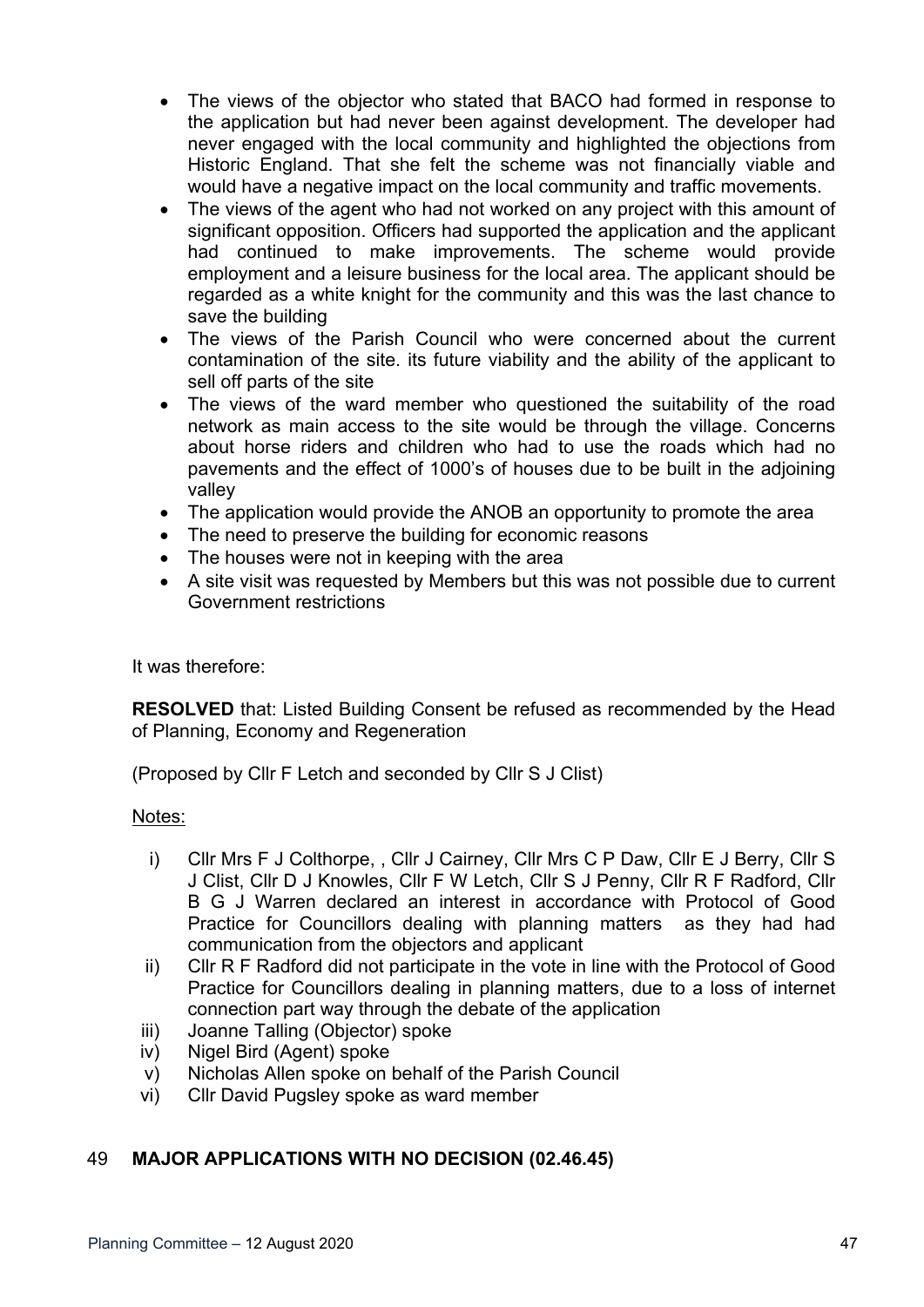The Committee had before it, and **NOTED**, a\*list of major applications with no decision.

### It was **AGREED** that:

 Application 20/01174/MOUT (Tidcombe Hall, Tidcombe Lane, Tiverton EX16 4EJ) be brought before the committee for determination if the officer recommendation was minded to approve

Note: \*List previously circulated and attached to the minutes

# 50 **APPEAL DECISIONS (02.50.20)**

The Committee had before it, and **NOTED**, a \*list of appeal decisions providing information on the outcome of recent planning appeals.

Note: \*list previously circulated and attached to the minutes.

### 51 **19/01156/FULL - Land at NGR 302839 111143, Lloyd Maunder Road, Willand (Installation of a 24MW Reserve Power Plant with associated infrastructure) (02.52.18)**

At the Planning Committee meeting on 12<sup>th</sup> February 2020, Members advised that they were minded to refuse the above application and invited an implications report for further consideration. The Committee therefore had before it an \*implications report of the Head of Planning, Economy and Regeneration setting out the implications of refusal.

The Group Manager, Development Management explained the implications report highlighting the reasons for refusal that members had identified at the previous meeting:

- In the open countryside
- Not producing renewable energy
- Not an energy efficient measure
- Not in accordance to policies COR5, DM5 or COR18 (f) of the Local Plan
- Cumulative impact with other Devon renewable energy plants in the area

The officer reminded members of the application by way of a presentation highlighting the site location, site plans, tree & pipeline, proposed elevations and a current container.

In response to questions from members she advised:

- There was an extension of time on the application due to constraints of virtual committees
- The Council could enforce the conditions attached to the application
- Officers considered the application a renewable energy facility

Consideration was given to:

• Members unwillingness to pursue reason for refusal B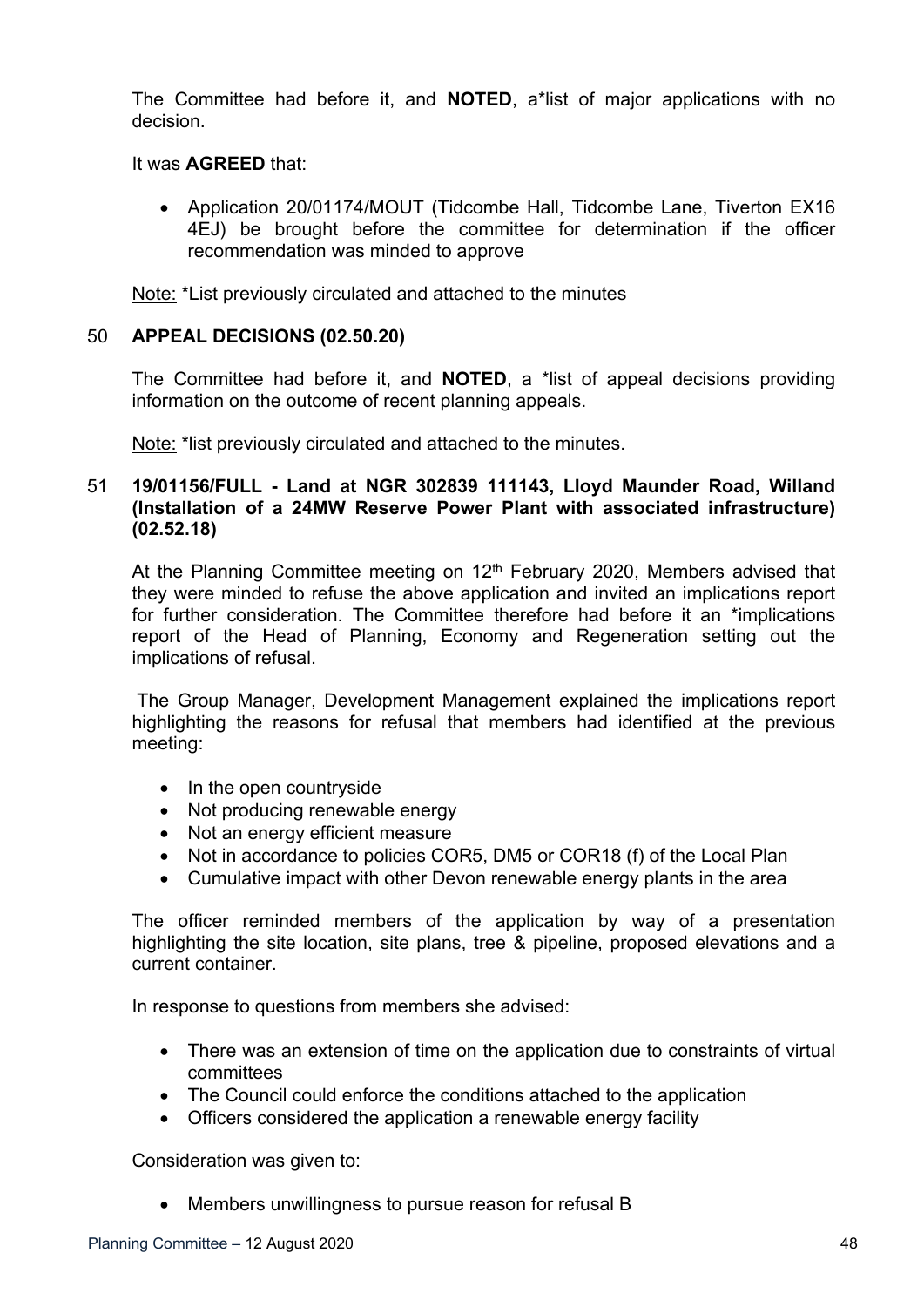- $\circ$  Taken together with other energy facilities in the locality, the proposal would have an adverse impact on the visual and general amenities of the area, contrary to Policy DM2 of the Mid Devon Local Plan
- Traffic movements in the area
- Members felt that the application was contrary to the National Planning Policy Framework

It was therefore:

**RESOLVED** that the application be refused for the following reason:

The proposed development would result in the creation of a power plant in the open countryside, which would not generate renewable energy. As such, the proposal does not meet the criteria for acceptable development outside settlement limits and is contrary to Policy COR18 of the Mid Devon Local Plan and was contrary to the National Planning Policy Framework

(Proposed by Cllr R F Radford and seconded by Cllr B G J Warren)

#### Notes:

- i.) Cllr B G J Warren declared a personal interest as Chairman of Willand Parish Council and made a declaration in accordance with Protocol of Good Practice for Councillors dealing with planning matters as he had received correspondence with regard to this application
- ii.) Cllrs R F Radford and B G J Warren would represent the Council should the application be appealed;
- iii.) \*Implications report previously circulated and attached to the minutes

### 52 **19/01862/FULL - Land and Buildings at NGR 299326 114323, Bradford Farm, Uplowman (Change of use of farm buildings to mixed B1/B8 use and retention of external works)(03.16.37)**

The Committee had before it a \*report of the Head of Planning, Economy and Regeneration following the submission of an appeal to the Planning Inspectorate against non-determination, the report requested members to advise how they would have determined the application.

The Principal Planning Officer outlined the application by way of a presentation highlighting the location and site plans. He advised members that in the officer's opinion the reason for refusal A was not applicable to the application and should be avoided.

He further explained that the applicant had withdrawn support for condition 8 for the provision of an acoustic fence and replacement of the car park surface as it had not been a requirement of the Environment Agency.

He explained that none of the original reasons for refusal were reasonably defendable but provided members with 2 alternative reasons.

Consideration was given to: